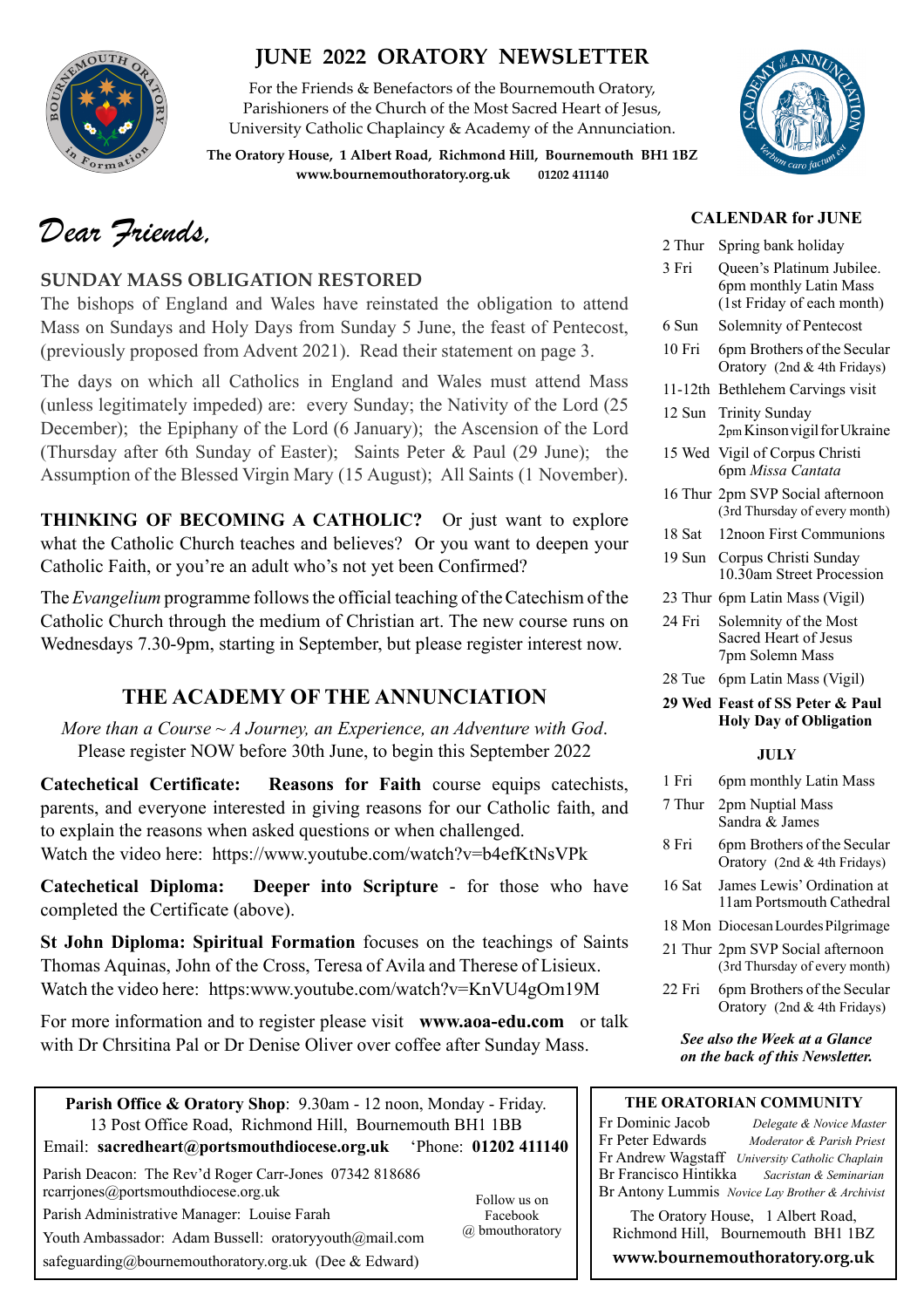# **MASS INTENTIONS for JUNE 2022 at the BOURNEMOUTH ORATORY**

| <b>Sunday 29th May</b><br><b>7th Sunday of Easter</b><br>5pm Angela Lucantoni,                                           | <b>Sunday 5th June</b><br><b>Pentecost Sunday</b><br>5pm John Harrison, Sick                                  | <b>Sunday 12th June</b><br><b>The Most Holy Trinity</b><br>5pm Tim F.                      | <b>Sunday 19th June</b><br><b>Corpus Christi</b><br>5pm Lorie Klepacz                                                                                                                           | <b>Sunday 26th June</b><br>13th Sunday Ordinary<br><b>Time</b>                                                                        |
|--------------------------------------------------------------------------------------------------------------------------|---------------------------------------------------------------------------------------------------------------|--------------------------------------------------------------------------------------------|-------------------------------------------------------------------------------------------------------------------------------------------------------------------------------------------------|---------------------------------------------------------------------------------------------------------------------------------------|
| <b>RIP</b><br>8am Pro Populo<br>10.30 Mary Sawyer, RIP                                                                   | 8am Pro Populo<br>10.30 Claire Salmon                                                                         | 8am Pro Populo<br>10.30 Regina Jesudass<br>Roberts, Wellbeing                              | 8am Fabio Menegon, RIP<br>2nd Anniversary<br>10.30 Pro Populo                                                                                                                                   | 5pm Adela Plaza<br>Ramirez, RIP<br>8am Pro Populo<br>10.30 Michael Perry, Joan<br>& Joseph Bonicci, Wellbeing                         |
| <b>Monday 30th</b><br>7.30 Emma, George, and<br>Oliver Bowes' 2nd B'day<br>12.15 Oratory Vocations                       | <b>Monday 6th</b><br>7.30 Oratory & Academy<br>Friends & Benefactors<br>12.15 Bronagh Lynch, Sick             | Monday 13th<br>7.30 Oratory & Academy<br>Friends & Benefactors<br>12.15 Laurence Oloo, RIP | <b>Monday 20th</b><br>7.30 Oratory & Academy<br>Friends & Benefactors<br>12.15 Jean & Adam,<br><b>Wedding Anniversary</b>                                                                       | Monday 27th<br>7.30 Oratory & Academy<br>Friends & Benefactors<br>12.15 Dorothy Kemp, RIP                                             |
| <b>Tuesday 31st</b><br>12.15 Oratory & Academy<br>Friends & Benefactors                                                  | <b>Tuesday 7th</b><br>12.15 Elizabeth Tessier,<br><b>RIP</b>                                                  | <b>Tuesday 14th</b><br>12.15 Francis Michael<br>Kane                                       | <b>Tuesday 21st</b><br>12.15 Patients in hospitals<br>$&$ nursing homes                                                                                                                         | <b>Tuesday 28th</b><br>12.15 To overcome<br>addiction<br>6pm (Latin) Holy Souls                                                       |
| <b>Wednesday 1st June</b><br>7.30 Lauren Buck, Sick<br>12.15 Rosie Powell, RIP                                           | <b>Wednesday 8th</b><br>7.30 Oratory Vocations<br>12.15 Fr Andrew.<br>Ordination Anniversary,<br>Thanksgiving | <b>Wednesday 15th</b><br>7.30 Oratory Vocations<br>12.15 Kiai's Family,<br>Thanksgiving    | <b>Wednesday 22nd</b><br>7.30 Oratory Vocations<br>12.15 Lucy Godden,<br>Wellbeing                                                                                                              | <b>Wednesday 29th</b><br>Ss Peter & Paul, Apostles<br>7.30 Oratory Vocations<br>12.15 Fr Austin Budworth<br>SJ, RIP<br>7pm Pro Populo |
| <b>Thursday 2nd</b><br>12.15 Ray Baldacchino,<br><b>RIP</b>                                                              | <b>Thursday 9th</b><br>12.15 Michael Bernard<br>Wood, RIP & Kathleen<br>Mulligan, RIP                         | Thursday 16th<br>12.15 Ukraine                                                             | Thursday 23rd<br>Birth of S John the Baptist<br>12.15 Karen Bayley &<br>nephews, Sick<br>*6pm Holy Souls                                                                                        | <b>Thursday 30th</b><br>12.15 Antonio Giordano,<br><b>RIP</b>                                                                         |
| <b>Friday 3rd</b><br>12.15 Vera & Peter<br>Fitzpatrick, Wellbeing<br>*6pm (Latin) Her Majesty<br>the Queen, Thanksgiving | Friday 10th<br>7.30 Angelika Ware, Sick<br>12.15 Steven Haldane,<br>50th Birthday                             | Friday 17th<br>7.30 Edwin & Lilian<br>Burnham, RIP<br>12.15 Judith Hopper                  | Friday 24th<br><b>Most Sacred Heart of Jesus</b><br><b>7.30</b> Catherine & Paul<br>Burnham and family, 22nd<br>Wedding anniversary<br>12.15 Christina & Denise,<br>Wellbeing<br>7pm Pro Populo | <b>Friday 1st July</b><br>7.30 Holy Souls<br>12.15 Holy Souls<br>6pm (Latin) Holy Souls                                               |
| Saturday 4th<br>12.15 Edith Edwards, RIP                                                                                 | Saturday 11th<br>12.15 Patricia Lopez De<br>Rueda, RIP                                                        | Saturday 18th<br>12.15 Family Unity                                                        | Saturday 25th<br>12.15 Bernard Partridge,<br>Wellbeing, Birthday                                                                                                                                | <b>Saturday 2nd</b><br>12.15 Holy Souls                                                                                               |

\* Latin Mass: 6pm on the 1st Friday of each month, and on the Eve of Holy Days.

**WE PRAY FOR OUR SICK & HOUSEBOUND PARISHIONERS:** Francis Addington, Ruth Balaam, Algimantas Bereisa, Sylvia Burton, Brian Coburn, Fr Brian Copus, Barbel Copus, Justina Dawson, Richard Farman, Bernard Farrell, Scott Faulkner, Catherine Harbour, Tony Long, Mike McCabe, Francis McCausland, Mary Moret, Patricia Murdock-Saint, Gladys Richardson, Sheila Shelley, Matthew Sims, Michael Sullivan, Hilary Timson, Derek Van Der Syde, Simon Walters, Angelika Ware, Brian Weston, Kathleen Wood, Alan Wright.

#### **OF YOUR CHARITY PRAY FOR THE REPOSE OF THE SOULS OF THOSE WHO HAVE DIED RECENTLY.**

**AND THOSE WHOSE ANNIVERSARY OF DEATH OCCURS DURING JUNE**: **3rd** Marie Winifred Ellis, **6th** Helena Hertmanowska, **7th** Maria Carmen Socorro, Gerald Roy Scott, **10th** Albert Thomas Gordon, **11th** Tadeusz Wais, **12th** Patrick Walter Kellaway, Elzbieta Sikorska, Maeve Frances Gorham, Hubert Herman Chediak **13th** Irmgarda Maria Radomska, **14th** Lucian Handoo, **15th** Richard George Shackell, June Elizabetta Arnold, **17th** Michael Joseph Gillespie, Jean Hancock, **18th** Edward McKenzie, **19th** Patrick Fitzpatrick Mandara, Anacleto Quarchioni, Charles Kenneth Neal, Fabio Menegon, **22nd** Violet Mary Bowen, **26th** Leo Francis Marshall, Albert Francis Parkes, Kathleen Anne Cronin, **27th** Catherine Maud McRory, **28th** Paulo Augsto Coelho Guimaraes.

### **MASS TIMES & CONTACT DETAILS in the BOURNEMOUTH PASTORAL AREA**

**Annunciation**  Mass: 9am (Polish), 11am & 6.30pm Fr Bernardine Nsom 218 Charminster Rd

BH8 9RW Tel: 01202 513369 **St Edmund Campion & Polish Chaplain** Mass: 9am, and 7pm (Polish) Fr Piotr Gardon 481 Castle Lane West BH8 9TN [bournemouth@pcmew.org](mailto:bournemouth@pcmew.org)  Tel: 01202 619668

**Corpus Christi**  Mass: 10.00am\* Fr Adrian Howell SJ 18 St James's Square Boscombe BH5 2BX Tel: 01202 425286

\* Previously 9.30am

**Our Lady Immaculate**  Mass: 9am & 11am Fr Leslie Adams Seamoor Road Westbourne BH4 9AE Tel: 01202 760640

**Hospital Catholic Chaplains:**  Fr Darryl Jordan OLW Chaplaincy: **0300 019 4221**  Royal Bmth & Christchurch Switchboard: **01202 303626** (ask for Chaplaincy).

Deacon McConville for Poole Hospital: **0300 019 2167**

We bid farewell to two local Parish Priests this summer as Fr Adrian retires on the Jesuit Community's handing over Boscombe Parish to the Diocese (while retaining their national Jesuit retirement home here), and Fr Bernardine returns to his native Barmenda. Having recently welcomed Fr Leslie at Westbourne, and a new Polish Priest at Castlepoint, the Oratory is already the most stable and long-serving in the Bournemouth Pastoral Area. Please pray for Corpus Christi and the Annunciation Parishes, and for their new Priests.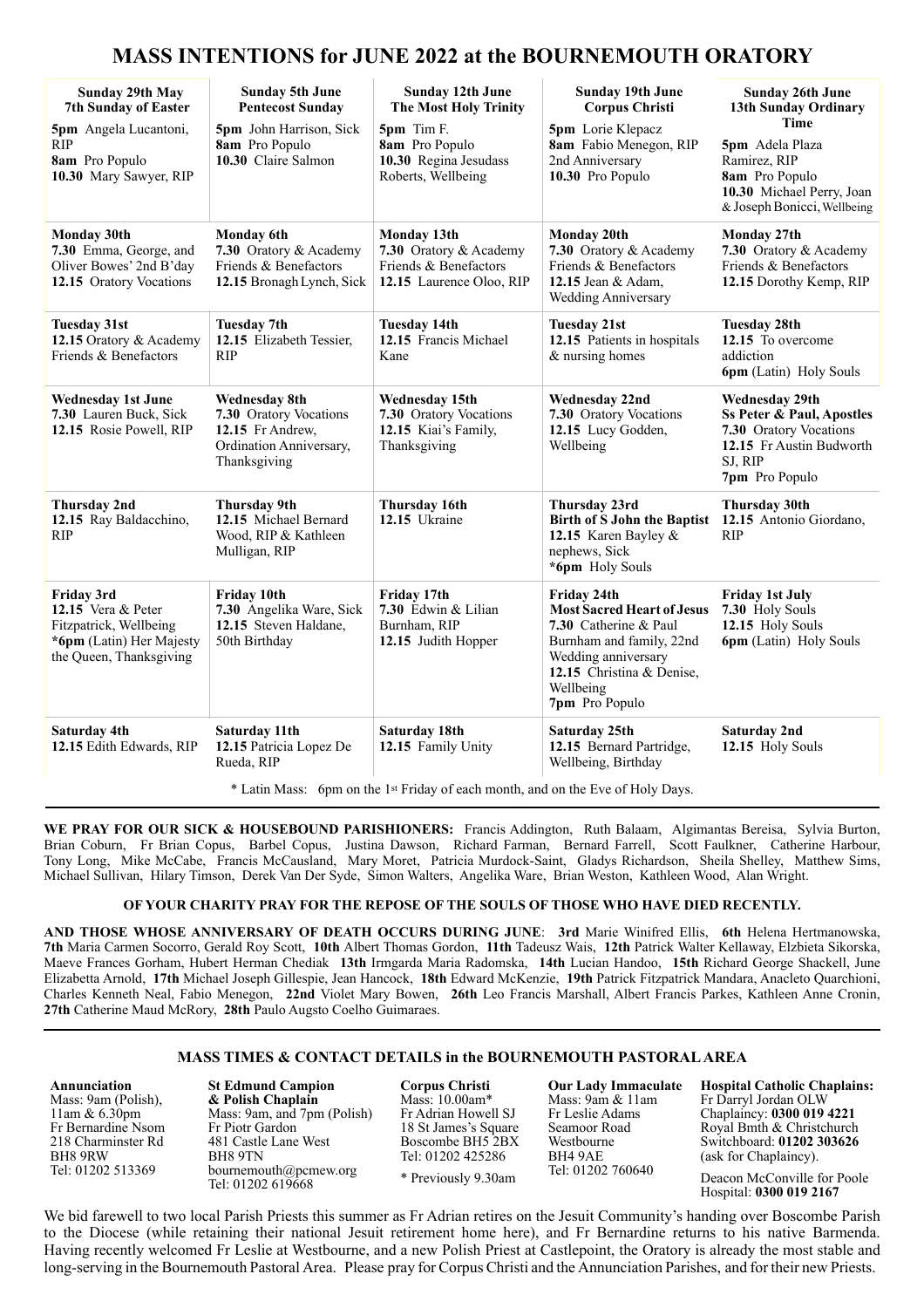## **Returning to Mass at Pentecost**

*This is the bread come down from heaven* (John 6:58)

A beautiful hallmark of the Catholic faith is the profound desire to participate in the Holy Mass and share in the Eucharist. We do so with deep gratitude and joy. The Eucharist gives the Church her identity – "The Eucharist makes the Church, and the Church makes the Eucharist." It enables us to worship Almighty God, to support each other on our journey of faith, and to be a visible sign of faith in the world. This hallmark is supported and strengthened by the precept that our fundamental Christian duty is to worship God by participating in the celebration of Mass. Attending Mass on Sundays and Holy Days is the greatest of all privileges, sometimes referred to as "the Sunday Obligation."

Since the beginning of the Covid pandemic, until the present time, we have shared with you our judgement that the situation of the last two years has meant that the Sunday Obligation has been impeded and has needed to be fulfilled in other ways. We thank God that this situation has now changed. The pressing challenges of the pandemic have lessened significantly. Most people have resumed the wide range of normal activities, no longer restricted by the previous Covid measures. We therefore believe that the reasons which have prevented Catholics from attending Mass on Sundays and Holy Days of Obligation no longer apply.

We understand there will still be some members of our congregations who, for reasons of health, do not feel safe enough to return to Mass. It has always been the understanding of the Church that when the freedom of any Catholic to attend Mass in person is impeded for a serious reason, because of situations such as ill health, care for the sick or legitimate fear, this is not a breach of the Sunday Obligation.

Our Catholic people and parishes have benefitted during these difficult times from the online streaming of Mass and other services. "Virtual viewing" of Mass online does not fulfil the Sunday Obligation. It may, however, be a source of continual spiritual comfort to those who cannot attend Mass in person, for example those who are elderly and sick, for whom the obligation does not apply. In this context, we recognise gratefully the ministry of those who administer Holy Communion to the elderly, sick and housebound.

We are grateful to our clergy, religious and lay faithful who have served our parishes, schools and communities with dedication and distinction throughout this pandemic. Now we look forward with renewed faith and confidence.

In the Holy Sacrifice of the Mass, the Lord's Supper, the Lord Jesus entrusted to us the precious gift of Himself. With humility, we glory in being a Eucharistic people for whom attendance at Mass is essential. Looking forward to the forthcoming feast of Pentecost, we now invite all Catholics who have not yet done so to return to attending Mass in person.

As the Church needs the witness of the presence of each person, so too each believer needs to journey in faith and worship with their fellow disciples. Nourished by our encounter with the Risen Lord Jesus, fed with His Word and His Body and Blood in Holy Communion, and supported by the presence of each other, we receive strength week by week, to serve the Lord and glorify Him with our lives.

*Approved by the Plenary Assembly of the Bishops' Conference Friday 6 May 2022.* 

### **MUSIC in JUNE**

**5th June: Pentecost Sunday.**  Organ prelude: Félix-Alexandre Guilmant: via *L'Organiste Liturgiste, Livre 1:* Deux strophes sur l'hymne Grégorien *'Veni Creator Spiritus'*. Missa *de Angelis* (Mass VIII). *Come down, O Love divine.*  Sequence: *Veni, Sancte Spiritus.*  Attwood: *Veni Creator* (arr. Terry). Rutter: *As the bridegroom to His chosen. O Thou who camest from above. Regina Caeli:* Fr. Dominic Jacob. *Holy God, we praise Thy Name.* Voluntary:J.S. Bach, arr. Gigout: from *Deux Transcriptions pour grand orgue avec pédale obligée* – No 1 Air célèbre *'Mon cœur toujours fidèle'*.

#### **12th June: Trinity Sunday.**

Michel Corrette: from *Troisième Livre d'Orgue; Hymnes et antiennes à trois parties*: O lux beata Trinitas. *Mass of the Mother of God* (Craddock). *Holy, holy, holy!* (tune: Nicaea). Greene: *Thou visitest the earth.* Stainer: *God so loved the world. Firmly I believe and truly* (Omni die). *Thou, whose almighty Word* (Moscow). Henri Mulet: from *Esquisses Byzantines* – No. 6 'Procession'.

### **19th June: Corpus Christi Sunday.**

Henri Mulet: from *Esquisses Byzantines* – No. 5 'Campanile'. *Zweite einstimmige Messe* (Goller). *Alleluia! Sing to Jesus!* (Hyfrydol). *Lauda, Sion Salvatorem / Ecce Panis*  (trad. Portuguese, arr. Andrew Santos) Turner: *O quam suavis.* Franck: *Panis Angelicus. Godhead here in hiding* (Adoro Te). *O Salutaris Hostia* (tune: Duguet). *Pange lingua gloriosi* (chant). *Sweet Sacrament divine.O Godhead. hid, devoutly I adore Thee* (Aquinas). *Jesus, my Lord, my God, my all. O Jesus Christ, remember* (Aurelia). Palestrina: *Tantum ergo. Adoramus in aeternum* (chant). Adolphe Marty: from *L'Orgue Triomphal; Douze Pièces pour Grand Orgue, Grand-Chœurs pour Entrées ou Sorties:* No. 10 Pour la Fête-Dieu.

#### **26th June: 13th Ordinary Sunday**.

Henri Mulet: from *Esquisses Byzantines* – No. 2 'Vitrail'. St Anne's Mass (Macmillan). *Rejoice! The Lord is King* (Gopsal) Nicholson: *Let uswith a gladsome mind.*  Mozart: *Ave Verum O Thou, who at Thy Eucharist didst pray To Christ, the Prince of peace* (Narenza) Henri Mulet: from *Esquisses Byzantines* – No. 9 'In Paradisum'*.*

### **Wednesday 29th: Ss Peter & Paul.**

Henri Mulet: *Esquisses Byzantines* – No. 4 'Chapelle des Morts'*.*  Missa *de Angelis* (Mass VIII). *Light of God, eternal beauty* (Blaenwern) Alleluia: Saint-Saëns: *Tu es Petrus. If ye love Me, keep My commandments.* Lambilotte: *Panis Angelicus. In our day of thanksgiving*. *Faith of our fathers* (tune: Sawston). Henri Mulet: *Esquisses Byzantines* – No 10 Toccata-Carillon *Tu es Petrus*.